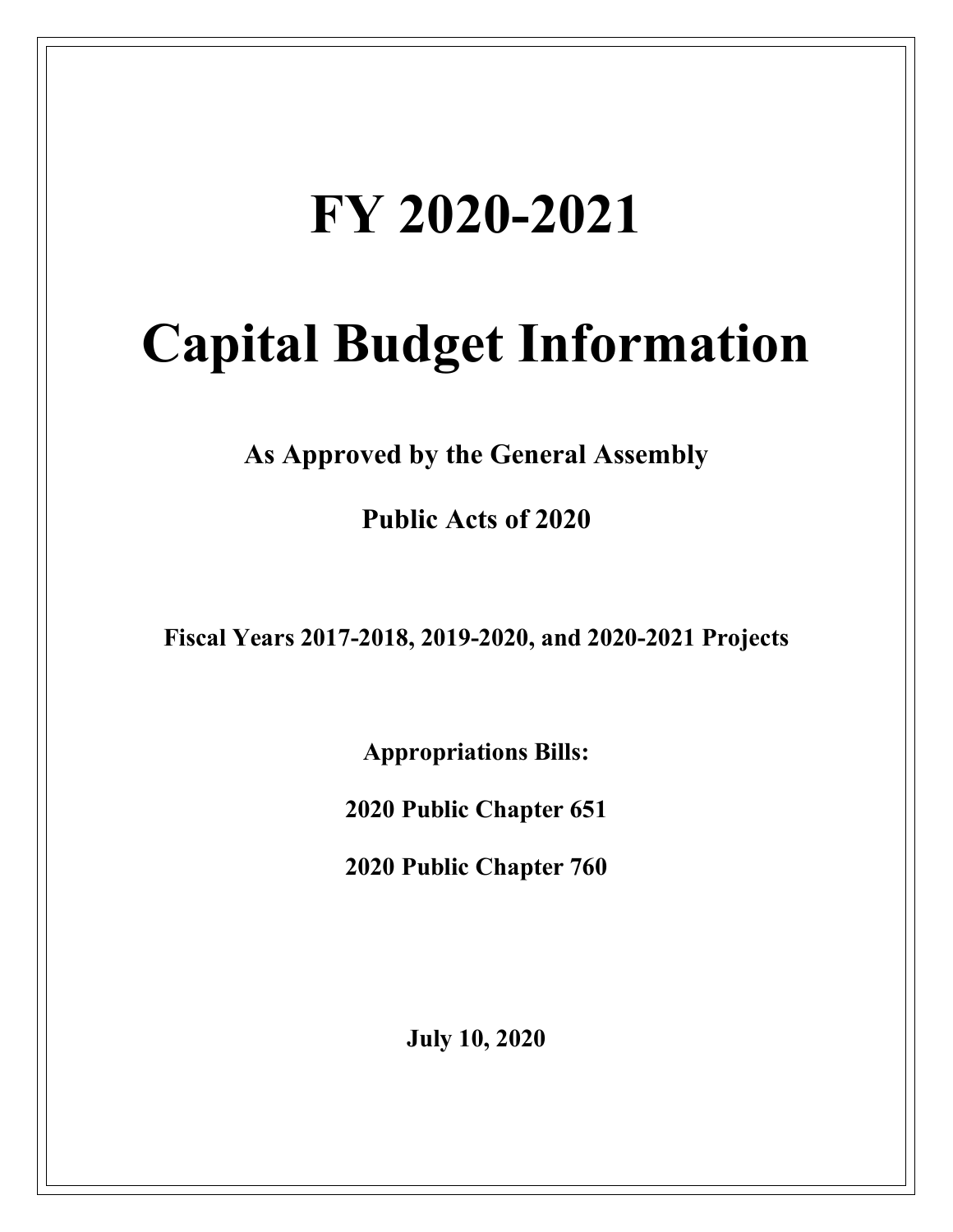## **Additional Approved Capital Appropriations From Bonds, Current Funds, and Other Revenues Fiscal Year 2017-2018**

|                                                             | <b>COUNTY</b> | <b>TOTAL</b> |             | <b>STATE</b> |               |     | <b>BONDS</b> |    | <b>FEDERAL</b> | <b>OTHER</b> |             |  |
|-------------------------------------------------------------|---------------|--------------|-------------|--------------|---------------|-----|--------------|----|----------------|--------------|-------------|--|
| 2017 Appropriations Act                                     |               | \$           | 746,282,500 |              | \$574,367,000 | \$  | 0            | s  | 7,370,000      | s            | 164,545,500 |  |
| 2020 Legislative Action:                                    |               |              |             |              |               |     |              |    |                |              |             |  |
| <b>Veterans Homes Board</b>                                 |               |              |             |              |               |     |              |    |                |              |             |  |
| West TN Veterans Nursing Home                               | Shelby        | \$           | 0           | \$           | (10,000,000)  | -\$ | 10,000,000   | \$ | 0              | \$           | 0           |  |
| <sup>2</sup> West TN Veterans Nursing Home (Bridge Funding) | Shelby        | \$           | 0           | \$           | (8,000,000)   | \$  | 8,000,000    | \$ | 0              | \$           | 0           |  |
| Sub-Total 2020 Legislative Action                           |               |              | $\mathbf 0$ | 5            | (18,000,000)  | -S  | 18,000,000   | s. | $\mathbf{0}$   | S            | 0           |  |
|                                                             |               |              |             |              |               |     |              |    |                |              |             |  |
| Total Fiscal Year 2017-2018 Capital Appropriations          |               | ж            | 746,282,500 | s.           | 556,367,000   | s   | 18,000,000   |    | 7,370,000      |              | 164,545,500 |  |

<sup>1</sup> 2020 PC 760, Section 6, Item 1 (a)

<sup>2</sup> 2020 PC 760, Section 6, Item 1 (b)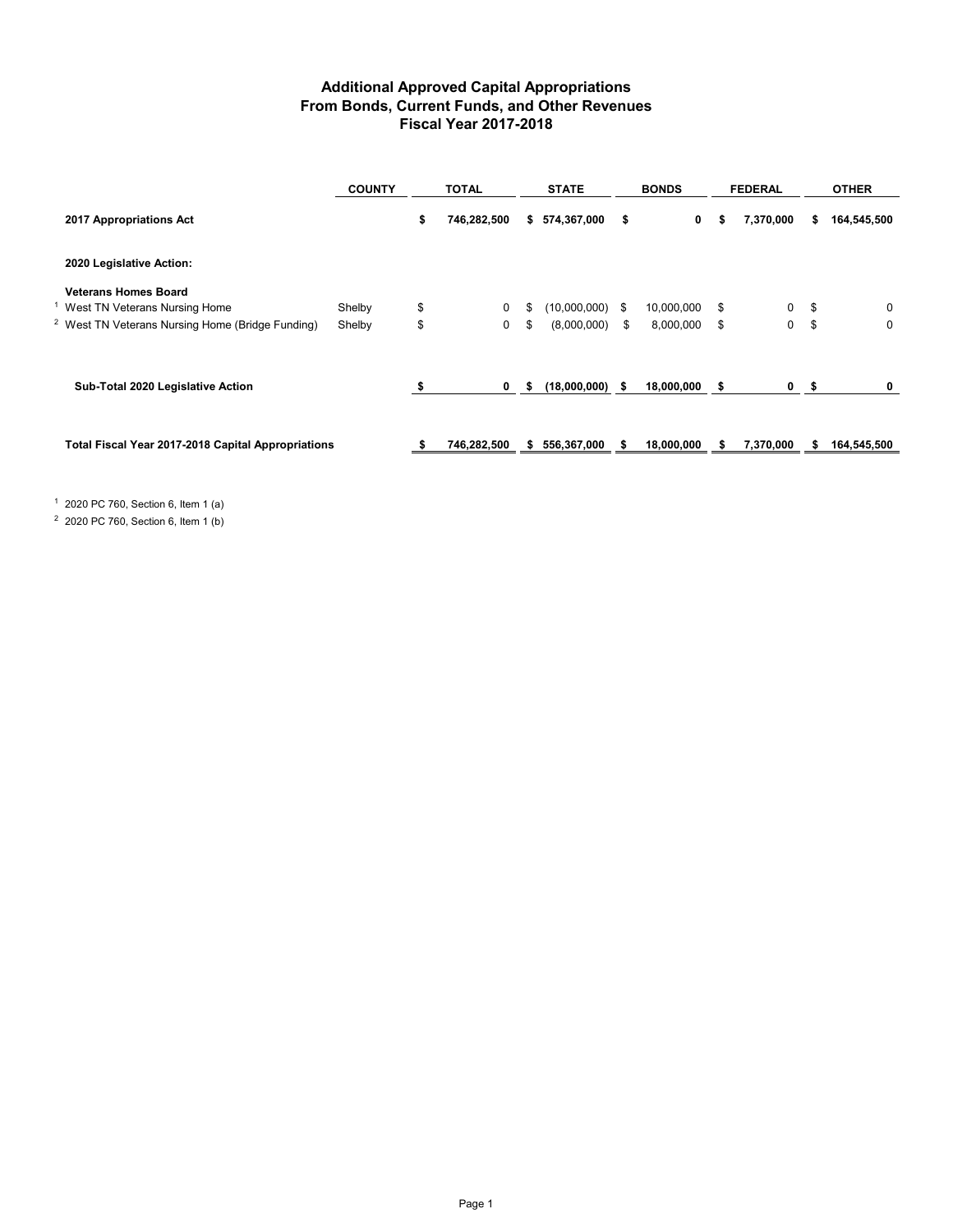## **Additional Approved Capital Appropriations From Bonds, Current Funds, and Other Revenues Fiscal Year 2019-2020**

|                                                    | <b>COUNTY</b> |    | <b>TOTAL</b> |    | <b>STATE</b>    |    | <b>BONDS</b> |    | <b>FEDERAL</b> | <b>OTHER</b>      |
|----------------------------------------------------|---------------|----|--------------|----|-----------------|----|--------------|----|----------------|-------------------|
| 2019 Appropriations Act                            |               | \$ | 440,340,100  |    | \$326,381,800   | \$ | 0            | S  | 13,057,500     | 100,900,800       |
| 2020 Legislative Action:                           |               |    |              |    |                 |    |              |    |                |                   |
| <b>Economic and Community Development</b>          |               |    |              |    |                 |    |              |    |                |                   |
| Amazon Operations Center Infrastructure Grant      | Davidson      | \$ | 0            |    | (65,000,000)    | S  | 65,000,000   | S  | 0              | \$<br>$\Omega$    |
| <sup>2</sup> Volkswagen Plant Infrastructure Grant | Hamilton      | \$ | 0            | \$ | (50,000,000)    | \$ | 50,000,000   | \$ | 0              | \$<br>0           |
| <b>General Services</b>                            |               |    |              |    |                 |    |              |    |                |                   |
| <b>Emergency and Contingency Funds</b>             | Statewide     | \$ | 33,000,000   | \$ | 33,000,000      | \$ | $\Omega$     | \$ | 0              | \$<br>$\mathbf 0$ |
| <b>Middle Tennessee State University</b>           |               |    |              |    |                 |    |              |    |                |                   |
| School of Concrete and Construction Management     | Rutherford    | \$ | $\Omega$     | \$ | (34,085,000)    | \$ | 34,085,000   | \$ | 0              | \$<br>$\mathbf 0$ |
|                                                    |               |    |              |    |                 |    |              |    |                |                   |
| Sub-Total 2020 Legislative Action                  |               | s. | 33,000,000   |    | \$(116,085,000) | \$ | 149,085,000  | \$ | 0 <sup>5</sup> | 0                 |
|                                                    |               |    |              |    |                 |    |              |    |                |                   |
| Total Fiscal Year 2019-2020 Capital Appropriations |               |    | 473,340,100  | S  | 210,296,800     | s  | 149,085,000  |    | 13,057,500     | 100,900,800       |
|                                                    |               |    |              |    |                 |    |              |    |                |                   |

<sup>1</sup> 2020 PC 760, Section 6, Item 1 (d)

<sup>2</sup> 2020 PC 760, Section 6, Item 1 (e)

 $3\,$  2020 PC 651, Section 60, Item 1 (a)

<sup>4</sup> 2020 PC 760, Section 6, Item 1 (c)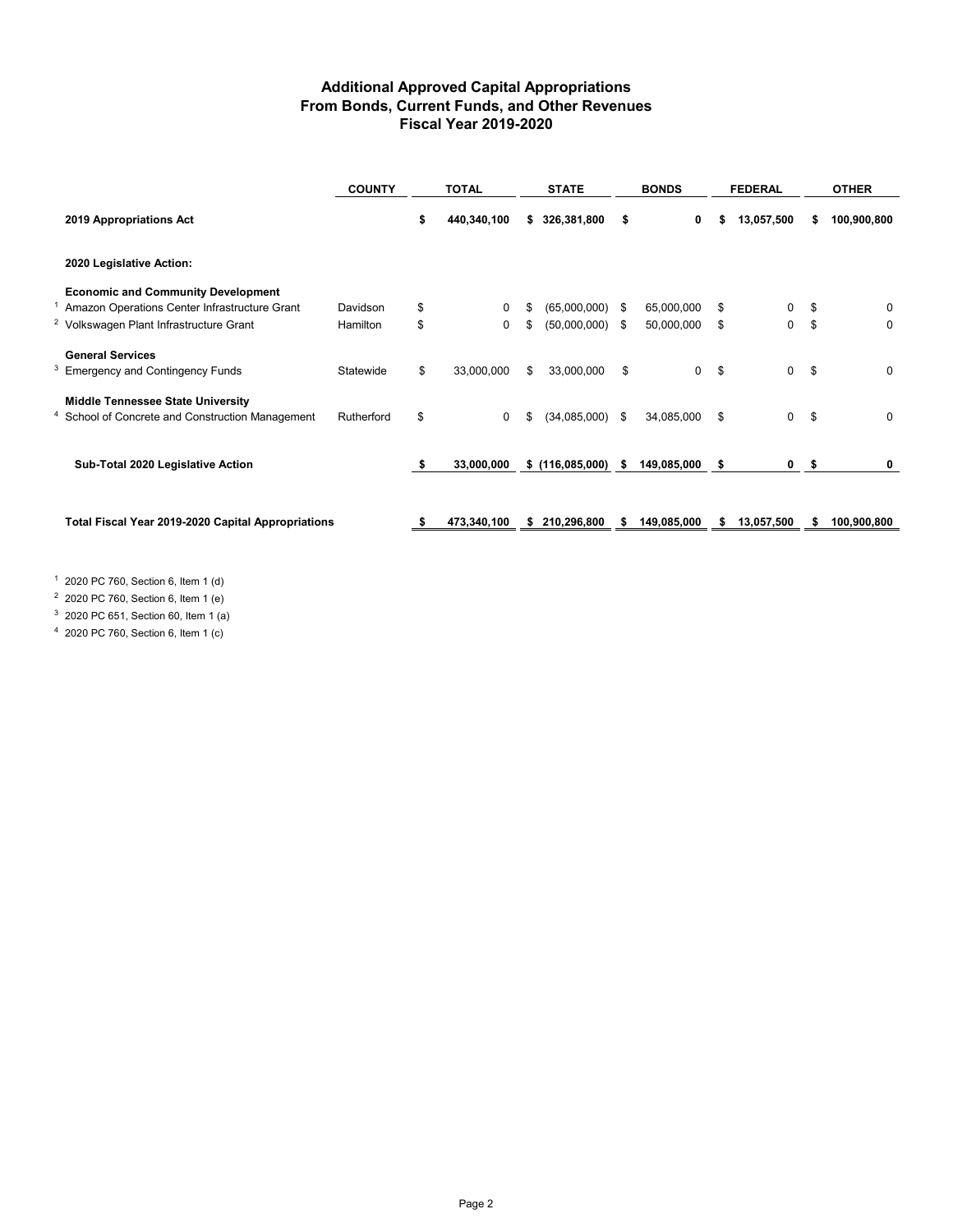### **Approved Capital Appropriations from Bonds, Current Funds, and Other Revenues Fiscal Year 2020-2021**

|                                                                                                 | <b>COUNTY</b>          |      | <b>TOTAL</b>             | <b>STATE</b>  |                | <b>BONDS</b>  |                          | <b>FEDERAL</b> |                          | <b>OTHER</b>                |
|-------------------------------------------------------------------------------------------------|------------------------|------|--------------------------|---------------|----------------|---------------|--------------------------|----------------|--------------------------|-----------------------------|
|                                                                                                 |                        |      |                          |               |                |               |                          |                |                          |                             |
| <b>Agriculture</b><br>Maintenance                                                               | Statewide              | \$   | 1.870.000                | \$            | 0              | \$            | 0                        | \$             | $\mathbf 0$              | \$<br>1,870,000             |
| Correction<br>Maintenance                                                                       | Statewide              | \$   | 33,160,000               | \$            | 0              | \$            | 0                        | \$             | 0                        | \$<br>33,160,000            |
| Education<br>Maintenance                                                                        | Statewide              | \$   | 1,350,000                | \$            | 0              | \$            | 0                        | \$             | 0                        | \$<br>1,350,000             |
| <b>Environment and Conservation</b><br>Maintenance                                              | Statewide              | \$   | 6,815,300                | \$            | 0              | \$            | 0                        | \$             | 153.900                  | \$<br>6,661,400             |
| <b>Cummins Falls ADA Overlook</b><br><b>Sub-Total Environment and Conservation</b>              | Jackson                | \$   | 250,000                  |               | 0<br>0         |               | 0<br>0                   | \$             | 200,000                  | \$<br>50,000<br>6,711,400   |
|                                                                                                 |                        |      | 7,065,300                | \$            |                | \$            |                          |                | 353,900                  |                             |
| <b>General Services</b>                                                                         |                        |      |                          |               |                |               |                          |                |                          |                             |
| Maintenance<br><b>Emergency and Contingency Funds</b>                                           | Statewide<br>Statewide | \$   | 3,870,000<br>5,000,000   | \$            | 0<br>5,000,000 | \$            | 0<br>0                   | \$             | 0<br>0                   | \$<br>3,870,000<br>0        |
| <b>Sub-Total General Services</b>                                                               |                        | \$   | 8,870,000                | \$            | 5,000,000      | \$            | 0                        | \$             | 0                        | \$<br>3,870,000             |
|                                                                                                 |                        |      |                          |               |                |               |                          |                |                          |                             |
| Intellectual and Developmental Disabilities<br>Maintenance                                      | Statewide              | \$   | 480.000                  | \$            | 0              | \$            | 0                        | \$             | 0                        | \$<br>480,000               |
| <b>Mental Health and Substance Abuse Services</b><br>Maintenance                                | Statewide              | \$   | 4,350,000                | \$            | 0              | \$            | 0                        | \$             | 0                        | \$<br>4,350,000             |
| <b>Military</b><br>Maintenance                                                                  | Statewide              | \$   | 6,800,000                | \$            | 0              | \$            | 0                        | \$             | 3,967,500                | \$<br>2,832,500             |
| McMinnville National Guard Readiness Center<br><b>Sub-Total Military</b>                        | Warren                 | \$   | 11,258,000<br>18,058,000 | \$            | 0<br>0         | \$            | 0<br>0                   | \$             | 11,258,000<br>15,225,500 | \$<br>0<br>2,832,500        |
|                                                                                                 |                        |      |                          |               |                |               |                          |                |                          |                             |
| <b>Tennessee Historical Commission</b><br>Maintenance                                           | Statewide              | \$   | 6,460,000                | \$            | 0              | \$            | 0                        | \$             | 0                        | \$<br>6,460,000             |
| <b>Tennessee State Veterans Home Board</b><br>TSVH Murfreesboro Office and Storage Addition     | Rutherford             | \$   | 1,270,000                | \$            | 0              | \$            | 0                        | \$             | 825,500                  | \$<br>444,500               |
| <b>Locally Governed Higher Education Institutions</b>                                           |                        |      |                          |               |                |               |                          |                |                          |                             |
| <b>Austin Peay State University</b><br>Maintenance                                              | Statewide              | \$   | 3,295,000                | \$            | 0              | \$            | 0                        | \$             | 0                        | \$<br>3,295,000             |
| <b>East Tennessee State University</b><br>Maintenance                                           | Statewide              | \$   | 3,300,000                | \$            | 0              | \$            | 0                        | \$             | 0                        | \$<br>3,300,000             |
| <b>Middle Tennessee State University</b><br>Maintenance                                         | Statewide              | \$   | 4,600,000                | \$            | 0              | \$            | 0                        | \$             | 0                        | \$<br>4,600,000             |
| <b>Tennessee State University</b><br>Maintenance                                                | Statewide              | \$   | 5,456,500                | \$            | 0              | \$            | 0                        | S.             | 0                        | \$<br>5,456,500             |
| <b>Tennessee Technological University</b><br>Maintenance                                        | Statewide              | \$   | 2,100,000                | \$            | 0              | -\$           | 0                        | \$             | 0                        | \$<br>2,100,000             |
| <b>University of Memphis</b><br>Maintenance                                                     | Statewide              | \$   | 3,000,000                | \$            | 0              | \$            | 0                        | \$             | 0                        | \$<br>3,000,000             |
| STEM Research and Classroom Building                                                            | Shelby                 |      | 41,000,000               |               | 0              |               | 32,911,000               |                | 0                        | 8,089,000                   |
| Sub-Total University of Memphis                                                                 |                        | \$   | 44,000,000               | \$            | 0              | \$            | 32,911,000               | \$             | 0                        | \$<br>11,089,000            |
| Sub-Total Locally Governed Higher Education Institutions                                        |                        | - \$ | 62,751,500               | \$            | 0              | \$            | 32,911,000               | \$             | 0                        | \$<br>29,840,500            |
| <b>Tennessee Board of Regents</b>                                                               |                        |      |                          |               |                |               |                          |                |                          |                             |
| Maintenance                                                                                     | Statewide              | \$   | 12,660,000               | \$            | 0              | \$            | 0                        | \$             | $\pmb{0}$                | \$<br>12,660,000            |
| <b>TCAT Chattanooga Advanced Manufacturing Building</b><br>Sub-Total Tennessee Board of Regents | Hamilton               | \$   | 21,900,000<br>34,560,000 | \$            | 0<br>0         | \$            | 21,700,000<br>21,700,000 | \$             | $\pmb{0}$<br>0           | \$<br>200,000<br>12,860,000 |
|                                                                                                 |                        |      |                          |               |                |               |                          |                |                          |                             |
| <b>University of Tennessee</b><br>Maintenance                                                   | Statewide              | \$   | 4,500,000                | $\mathfrak s$ | 0              | $\mathfrak s$ | 0                        | \$             | 0                        | \$<br>4,500,000             |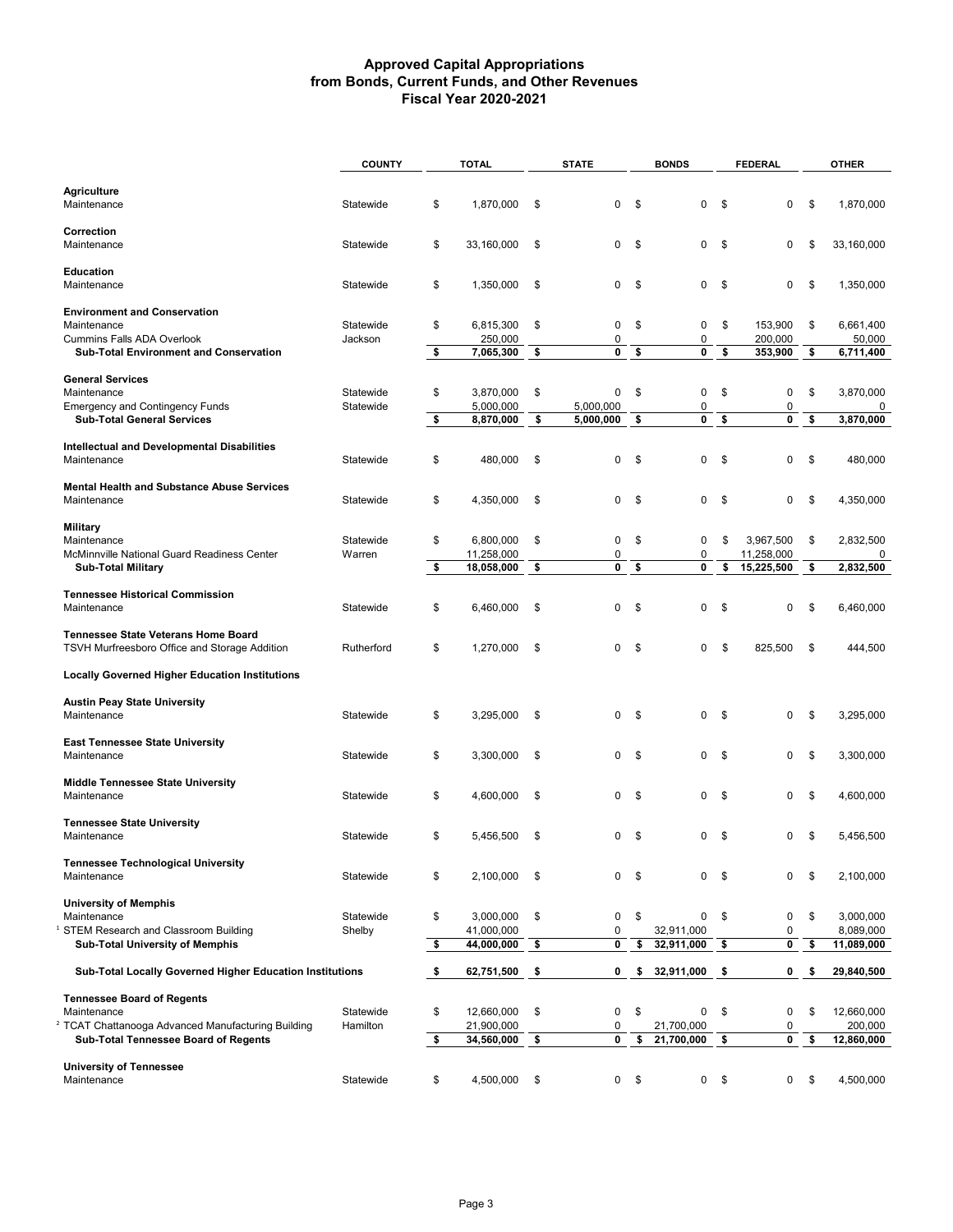#### **Approved Capital Appropriations from Bonds, Current Funds, and Other Revenues Fiscal Year 2020-2021**

|                                   | <b>COUNTY</b> | <b>TOTAL</b> |             | <b>STATE</b> |           | <b>BONDS</b> |            | <b>FEDERAL</b> |            | <b>OTHER</b> |
|-----------------------------------|---------------|--------------|-------------|--------------|-----------|--------------|------------|----------------|------------|--------------|
| <b>Grand Total</b>                |               |              | 184.744.800 |              | 5,000,000 | ж.           | 54,611,000 |                | 16,404,900 | 108,728,900  |
| Sub-Total Capital Maintenance     |               |              | 104.066.800 |              | 0         |              | 0          |                | 4.121.400  | 99,945,400   |
| Sub-Total Capital Improvements    |               |              | 80.678.000  |              | 5.000.000 |              | 54,611,000 |                | 12,283,500 | 8,783,500    |
| <b>Sub-Total Higher Education</b> |               |              | 101,811,500 |              | 0         |              | 54,611,000 |                | 0          | 47,200,500   |
| Capital Maintenance               |               |              | 38.911.500  |              | $\Omega$  |              |            |                | $\Omega$   | 38,911,500   |
| Capital Improvements              |               |              | 62,900,000  |              | 0         |              | 54.611.000 |                | 0          | 8,289,000    |
| <b>Sub-Total Other Agencies</b>   |               |              | 82,933,300  |              | 5.000.000 |              | 0          |                | 16.404.900 | 61,528,400   |
| Capital Maintenance               |               |              | 65.155.300  |              | 0         |              | 0          |                | 4.121.400  | 61,033,900   |
| Capital Improvements              |               |              | 17.778.000  |              | 5,000,000 |              | 0          |                | 12,283,500 | 494,500      |

 $1$  2020 PC 651, Section 60, Item 3 (k) and 2020 PC 760, Section 13

 $2$  2020 PC 651, Section 60, Item 3 (I) and 2020 PC 760, Section 13

Projects Deleted:

Agriculture - Standing Stone State Forest Work Center - 2020 PC 651, Section 60, Item 3 (a) Children's Services - New John S. Wilder YDC Full Design - 2020 PC 651, Section 60, Item 3 (b) Correction - SCCF New Water Treatment Plant Grant - 2020 PC 651, Section 60, Item 3 (c) Education - TSB Building and Site Improvements - 2020 PC 651, Section 60, Item 3 (d) Education - WTSD SAVE Act Compliance Upgrades - 2020 PC 651, Section 60, Item 3 (e) Military - Ft. Campbell National Guard Readiness Center - 2020 PC 651, Section 60, Item 3 (f) Military - Force Protection Upgrades - 2020 PC 651, Section 60, Item 3 (g) Tennessee Historical Commission - Rock Castle New Event Center and Site Improvements - 2020 PC 651, Section 60, Item 3 (h) APSU - Health Professions Building - 2020 PC 651, Section 60, Item 3 (i)

TTU - Engineering Building - 2020 PC 651, Section 60, Item 3 (j)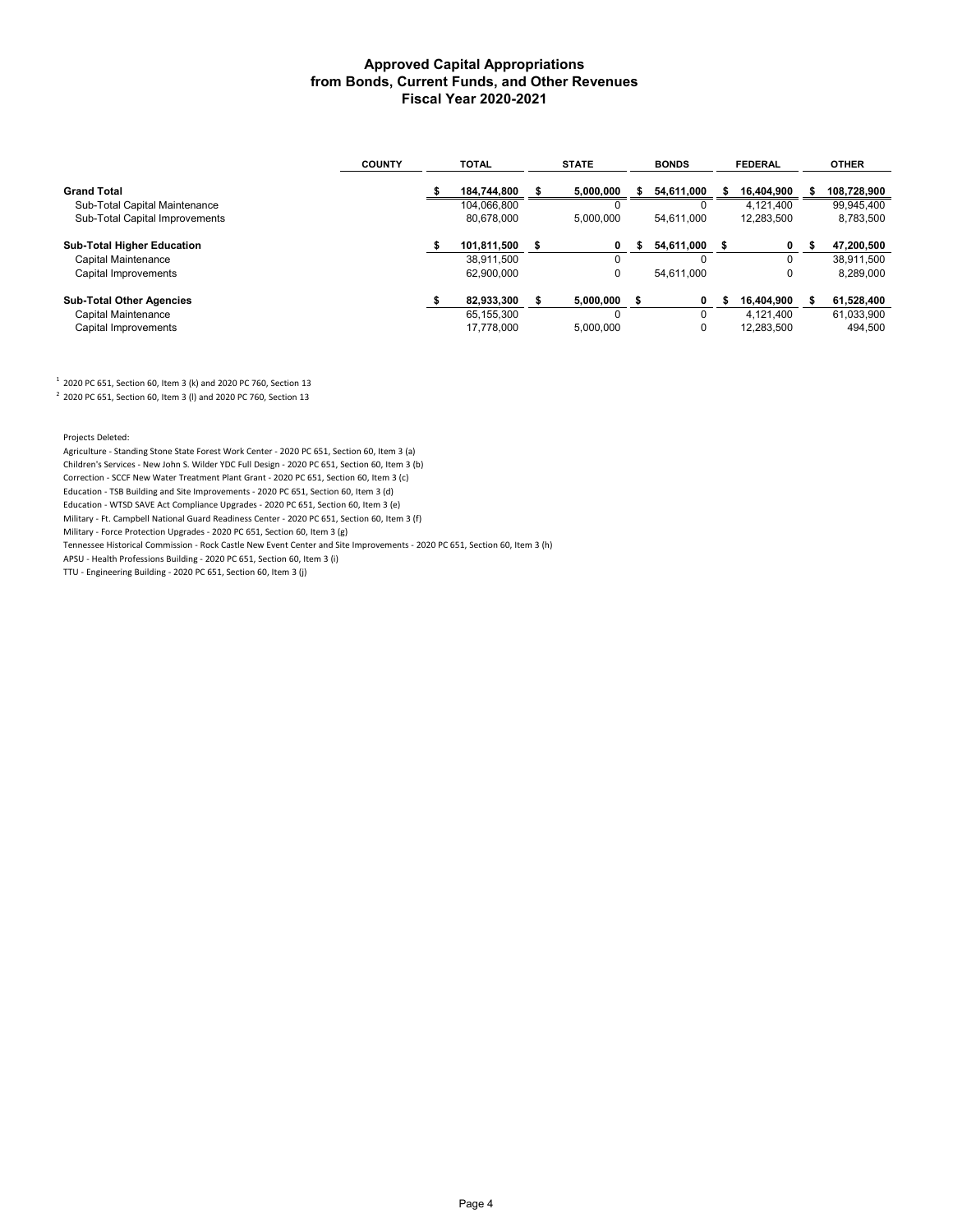#### **Approved Capital Maintenance Appropriations from Bonds, Current Funds, and Other Revenues Fiscal Year 2020-2021**

|                                                                                 | <b>COUNTY</b> |    | <b>TOTAL</b> |      | <b>STATE</b> |                | <b>BONDS</b> |                | <b>FEDERAL</b> |    | <b>OTHER</b> |
|---------------------------------------------------------------------------------|---------------|----|--------------|------|--------------|----------------|--------------|----------------|----------------|----|--------------|
| <b>Agriculture</b>                                                              |               |    |              |      |              |                |              |                |                |    |              |
| Martha Sundquist State Forest Bridge Replacements                               | Cocke         | \$ | 570,000      | \$   | 0            | \$             | 0            | \$             | 0              | \$ | 570,000      |
| <sup>*</sup> Natchez Trace Survey                                               | Henderson     |    | 1,300,000    |      | 0            |                | 0            |                | 0              |    | 1,300,000    |
| <b>Sub-Total Agriculture</b>                                                    |               | \$ | 1,870,000    | \$   | 0            | \$             | 0            | \$             | 0              | \$ | 1,870,000    |
|                                                                                 |               |    |              |      |              |                |              |                |                |    |              |
| Correction<br><b>LDSNF Life Safety Systems Upgrades</b>                         | Davidson      | \$ | 1.600.000    | \$   | 0            | \$             | 0            | \$             | 0              | \$ | 1,600,000    |
|                                                                                 | Lauderdale    |    | 3,970,000    |      | 0            |                | 0            |                | $\mathbf 0$    |    | 3,970,000    |
| WTSP High Mast Lighting Replacement<br><b>LDSNF Fire Alarm Systems Upgrades</b> | Davidson      |    | 1,310,000    |      | 0            |                | 0            |                | $\mathbf 0$    |    | 1,310,000    |
| TCIX HVAC/BAS/Smoke Systems Replacement                                         | Hickman       |    | 5,760,000    |      | 0            |                | $\Omega$     |                | $\mathbf 0$    |    | 5,760,000    |
| <b>MLTC Fire Alarm Systems Upgrades</b>                                         | Shelby        |    | 1,150,000    |      | $\mathbf 0$  |                | 0            |                | $\mathbf 0$    |    | 1,150,000    |
| <b>TCIX Water Treatment Plants Renovations</b>                                  | Hickman       |    | 2,710,000    |      | 0            |                | 0            |                | $\mathbf 0$    |    | 2.710.000    |
| <b>NWCX Security Electronics Refresh</b>                                        | Lake          |    | 4,700,000    |      | 0            |                | 0            |                | $\mathbf 0$    |    | 4,700,000    |
| <b>LDSNF Security Electronics Refresh</b>                                       | Davidson      |    | 3,770,000    |      | 0            |                | 0            |                | $\mathbf 0$    |    | 3,770,000    |
| <b>MCCX Security Electronics Refresh</b>                                        | Morgan        |    | 5,190,000    |      | 0            |                | 0            |                | $\mathbf 0$    |    | 5,190,000    |
| Statewide Building Security Prototypical Compliance                             | Statewide     |    | 1,000,000    |      | $\pmb{0}$    |                | 0            |                | $\mathbf 0$    |    | 1,000,000    |
| Statewide Site Security Prototypical Compliance                                 | Statewide     |    | 1,000,000    |      | 0            |                | 0            |                | 0              |    | 1,000,000    |
| Statewide Electronic Security Prototypical Compliance                           | Statewide     |    | 1,000,000    |      | 0            |                | 0            |                | 0              |    | 1,000,000    |
| <b>Sub-Total Correction</b>                                                     |               | s. | 33,160,000   | \$   | 0            | S.             | 0            | \$             | 0              | \$ | 33,160,000   |
|                                                                                 |               |    |              |      |              |                |              |                |                |    |              |
| <b>Education</b>                                                                |               |    |              |      |              |                |              |                |                |    |              |
| <sup>†</sup> TSD Akin Gym Floor and HVAC Repairs                                | Knox          | \$ | 1,350,000    | \$   | 0            | \$             | 0            | \$             | $\Omega$       | \$ | 1.350.000    |
|                                                                                 |               |    |              |      |              |                |              |                |                |    |              |
| <b>Environment and Conservation</b>                                             |               |    |              |      |              |                |              |                |                |    |              |
| Fall Creek Falls Campground C Renovations                                       | Van Buren     | \$ | 3,510,000    | \$   | 0            | \$             | 0            | \$             | 0              | \$ | 3,510,000    |
| Natchez Trace State Park Inn Refurbishing Phase 2                               | Henderson     |    | 2,800,000    |      | 0            |                | 0            |                | $\mathbf 0$    |    | 2.800.000    |
| Paris Landing State Park Courtesy Docks                                         | Henry         |    | 205,300      |      | $\mathbf 0$  |                | 0            |                | 153,900        |    | 51,400       |
| Radnor Lake Natural Area Bridge and Trail Upgrade                               | Davidson      |    | 300,000      |      | 0            |                | 0            |                | 0              |    | 300.000      |
| <b>Sub-Total Environment and Conservation</b>                                   |               | \$ | 6,815,300    | \$   | 0            | \$             | 0            | \$             | 153,900        | \$ | 6.661.400    |
|                                                                                 |               |    |              |      |              |                |              |                |                |    |              |
| <b>General Services</b>                                                         |               |    |              |      |              |                |              |                |                |    |              |
| <sup>†</sup> ADA Compliance                                                     | Statewide     | \$ | 800,000      | \$   | 0            | \$             | 0            | \$             | 0              | \$ | 800,000      |
| <b>Environmental Consultants</b>                                                | Statewide     |    | 1,000,000    |      | 0            |                | 0            |                | $\pmb{0}$      |    | 1,000,000    |
| State-Owned Buildings OSHA Compliance                                           | Statewide     |    | 800,000      |      | 0            |                | 0            |                | $\mathbf 0$    |    | 800,000      |
| <sup>†</sup> TPAC Annual Maintenance Grant                                      | Davidson      |    | 150,000      |      | 0            |                | 0            |                | $\mathbf 0$    |    | 150,000      |
| National Civil Rights Museum Maintenance Grant                                  | Shelby        |    | 150,000      |      | 0            |                | 0            |                | $\mathbf 0$    |    | 150,000      |
| <sup>†</sup> Tennessee Residence Security Upgrades                              | Davidson      |    | 970,000      |      | 0            |                | 0            |                | $\mathbf 0$    |    | 970,000      |
| <b>Sub-Total General Services</b>                                               |               | s. | 3,870,000    | \$   | 0            | \$             | 0            | \$             | 0              | \$ | 3,870,000    |
|                                                                                 |               |    |              |      |              |                |              |                |                |    |              |
| <b>Intellectual and Developmental Disabilities</b>                              |               |    |              |      |              |                |              |                |                |    |              |
| <sup>†</sup> MTRO One Cannon Building Elevator Upgrades                         | Davidson      | \$ | 480,000      | \$   | 0            | \$             | 0            | \$             | 0              | \$ | 480,000      |
|                                                                                 |               |    |              |      |              |                |              |                |                |    |              |
| <b>Mental Health and Substance Abuse Services</b>                               |               |    |              |      |              |                |              |                |                |    |              |
| <sup>+</sup> Middle TN MHI Mechanical Equipment Replacement                     | Davidson      | \$ | 4,350,000    | \$   | 0            | \$             | 0            | \$             | 0              | \$ | 4,350,000    |
|                                                                                 |               |    |              |      |              |                |              |                |                |    |              |
| Military                                                                        |               |    |              |      |              |                |              |                |                |    |              |
| <sup>+</sup> Memphis RC Roof Repairs and Facility Update                        | Shelby        | \$ | 1,750,000    | \$   | 0            | \$             | 0            | \$             | 875,000        | \$ | 875,000      |
| Smyrna VTS Grubbs-Kyle HVAC and Facility Update                                 | Rutherford    |    | 470.000      |      | 0            |                | 0            |                | 235,000        |    | 235,000      |
| <sup>+</sup> Henderson RC Re-Roof and Facility Update                           | Chester       |    | 1,100,000    |      | 0            |                | 0            |                | 550,000        |    | 550,000      |
| <sup>†</sup> TNVCA Building 1 HVAC Replacement                                  | Davidson      |    | 2,270,000    |      | 0            |                | 0            |                | 1,702,500      |    | 567,500      |
| <sup>†</sup> Statewide Indoor Firing Range Alterations                          | Statewide     |    | 1,210,000    |      | 0            |                | 0            |                | 605,000        |    | 605,000      |
| <b>Sub-Total Military</b>                                                       |               |    | 6,800,000    | \$   | 0            | \$             | 0            |                | 3,967,500      | \$ | 2,832,500    |
|                                                                                 |               |    |              |      |              |                |              |                |                |    |              |
| <b>Tennessee Historical Commission</b>                                          |               |    |              |      |              |                |              |                |                |    |              |
| Ducktown Basin Museum Building and Site Restoration                             | Polk          | \$ | 5,200,000    | \$   | 0            | \$             | 0            | \$             | 0              | \$ | 5,200,000    |
| <sup>†</sup> Hotel Halbrook HVAC and Building Repairs                           | Dickson       |    | 550,000      |      | 0            |                | 0            |                | 0              |    | 550,000      |
| <sup>†</sup> Chester Inn HVAC and Building Repairs                              | Washington    |    | 710,000      |      | 0            |                | 0            |                | 0              |    | 710,000      |
| Sub-Total Tennessee Historical Commission                                       |               | \$ | 6,460,000    | \$   | 0            | \$             | 0            | \$             | 0              | \$ | 6,460,000    |
|                                                                                 |               |    |              |      |              |                |              |                |                |    |              |
| <b>Locally Governed Higher Education Institutions</b>                           |               |    |              |      |              |                |              |                |                |    |              |
| <b>Austin Peay State University</b>                                             |               |    |              |      |              |                |              |                |                |    |              |
| <sup>**</sup> Dunn Center HVAC and Electrical Modernization                     | Montgomery    | \$ | 3,295,000    | \$   | 0            | \$             | 0            | \$             | 0              | \$ | 3,295,000    |
|                                                                                 |               |    |              |      |              |                |              |                |                |    |              |
| <b>East Tennessee State University</b>                                          |               |    |              |      |              |                |              |                |                |    |              |
|                                                                                 |               |    |              |      |              |                |              |                | 0              |    |              |
| Main Campus Primary Electrical Service Upgrade                                  | Washington    | \$ | 3,300,000    | \$   |              | 0 <sup>5</sup> |              | 0 <sup>5</sup> |                | \$ | 3,300,000    |
| <b>Middle Tennessee State University</b>                                        |               |    |              |      |              |                |              |                |                |    |              |
| Murphy Center Window Replacement                                                | Rutherford    | \$ | 4,600,000    | \$   | 0            | \$             | 0            | - \$           | 0              | S  | 4,600,000    |
|                                                                                 |               |    |              |      |              |                |              |                |                |    |              |
| <b>Tennessee State University</b>                                               |               |    |              |      |              |                |              |                |                |    |              |
| <sup>**</sup> Strange Music Building Roof Replacement                           | Davidson      | \$ | 456,500      | \$   | 0            | \$             | 0            | \$             | 0              | \$ | 456,500      |
| <sup>**</sup> Electrical Upgrades Phase 2                                       | Davidson      |    | 5,000,000    |      | 0            |                | 0            |                | 0              |    | 5,000,000    |
| Sub-Total Tennessee State University                                            |               | \$ | 5,456,500    | - \$ | 0            | \$             | 0            | - \$           | 0              | \$ | 5,456,500    |
|                                                                                 |               |    |              |      |              |                |              |                |                |    |              |
| <b>Tennessee Technological University</b>                                       |               |    |              |      |              |                |              |                |                |    |              |
| Roof Replacements Phase 4                                                       | Putnam        | \$ | 2,100,000 \$ |      |              | $0 \quad$ \$   |              | $0 \quad$ \$   | 0              | \$ | 2,100,000    |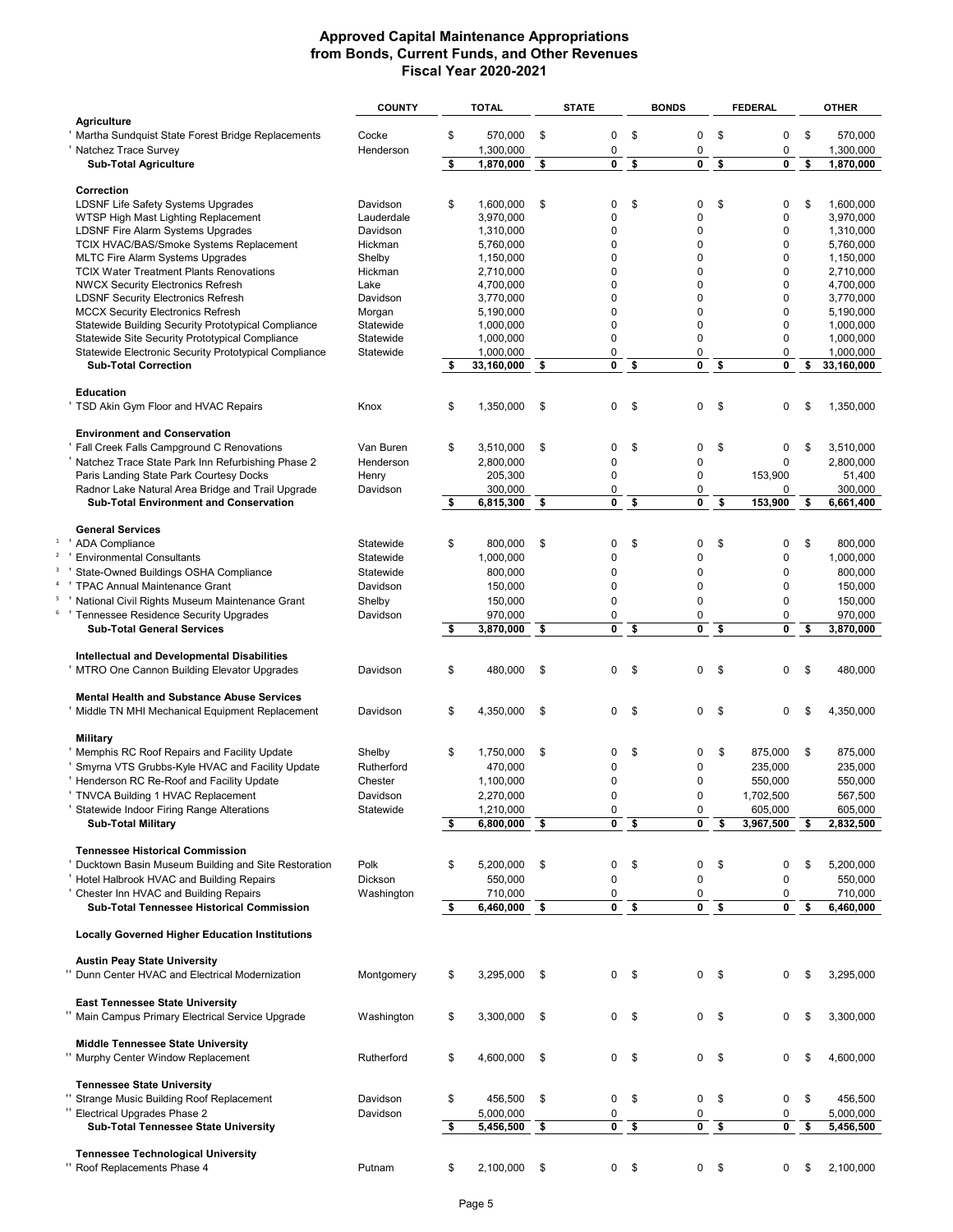### **Approved Capital Maintenance Appropriations from Bonds, Current Funds, and Other Revenues Fiscal Year 2020-2021**

|                                                                            | <b>COUNTY</b> | <b>TOTAL</b>    |     | <b>STATE</b> |                | <b>BONDS</b>   |      | <b>FEDERAL</b> |     | <b>OTHER</b> |
|----------------------------------------------------------------------------|---------------|-----------------|-----|--------------|----------------|----------------|------|----------------|-----|--------------|
| <b>University of Memphis</b>                                               |               |                 |     |              |                |                |      |                |     |              |
| <sup>**</sup> Building Code and Safety Repairs                             | Shelby        | \$<br>3,000,000 | \$  | 0            | \$             | 0              | \$   | 0              | \$. | 3,000,000    |
| Sub-Total Locally Governed Higher Education Institutions                   |               | 21,751,500      | -\$ |              | 0 <sup>5</sup> | 0 <sup>5</sup> |      | 0              | \$  | 21,751,500   |
| <b>Tennessee Board of Regents</b>                                          |               |                 |     |              |                |                |      |                |     |              |
| <sup>**</sup> CHSCC Omni Building East Roof Replacement                    | Hamilton      | \$<br>590.000   | \$  | $\Omega$     | \$             | 0              | \$   | 0              | \$  | 590.000      |
| <sup>**</sup> WSCC Sevier County Campus Roof Replacements                  | Sevier        | 1,000,000       |     | $\Omega$     |                | 0              |      | 0              |     | 1,000,000    |
| <sup>**</sup> VSCC Warf Science and Wallace North Roof Replacements Sumner |               | 1,160,000       |     | <sup>0</sup> |                | O              |      | 0              |     | 1,160,000    |
| <sup>**</sup> TCAT Paris Exterior Repairs                                  | Henry         | 280,000         |     | <sup>0</sup> |                | 0              |      | 0              |     | 280,000      |
| <sup>**</sup> NASCC Lighting and Security Updates                          | Davidson      | 410,000         |     | $\Omega$     |                | 0              |      | 0              |     | 410,000      |
| <sup>**</sup> PSCC Alarm System Upgrades                                   | Knox          | 700,000         |     | <sup>0</sup> |                | 0              |      | 0              |     | 700,000      |
| <sup>**</sup> NESCC Powers Building Foundation Stabilization               | Sullivan      | 360.000         |     | <sup>0</sup> |                | 0              |      | 0              |     | 360,000      |
| <sup>**</sup> DSCC Administration Building Electrical Upgrades             | Dyer          | 400,000         |     | $\Omega$     |                | 0              |      | 0              |     | 400,000      |
| <sup>**</sup> STCC Central Plant Updates                                   | Shelby        | 1,500,000       |     | $\Omega$     |                | 0              |      | 0              |     | 1,500,000    |
| <sup>**</sup> RSCC Cumberland and Scott Campus HVAC Updates                | Cumberland    | 1,100,000       |     | <sup>0</sup> |                | <sup>0</sup>   |      | 0              |     | 1,100,000    |
| <sup>7</sup> <sup>++</sup> COSCC Mechanical System Upgrades                | Maury         | 950,000         |     | <sup>0</sup> |                | 0              |      | 0              |     | 950,000      |
| 8 <sup>#</sup> MSCC McMinnville Campus HVAC Upgrades                       | Moore         | 920,000         |     | $\Omega$     |                | 0              |      | 0              |     | 920,000      |
| <sup>9</sup> <sup>++</sup> JSCC McWherter Center HVAC Updates Phase 2      | Madison       | 1,260,000       |     | $\Omega$     |                | 0              |      | 0              |     | 1,260,000    |
| 10 ††<br>Statewide TCAT Mech., Electrical, and Plumbing Updates            | Statewide     | 1,890,000       |     | $\Omega$     |                | 0              |      | 0              |     | 1,890,000    |
| <b>TCAT Jacksboro Door and Window Replacements</b>                         | Campbell      | 140,000         |     | 0            |                | 0              |      | 0              |     | 140.000      |
| Sub-Total Tennessee Board of Regents                                       |               | 12,660,000      | \$  | 0            | \$             | 0              | \$   | 0              |     | 12,660,000   |
| <b>University of Tennessee</b>                                             |               |                 |     |              |                |                |      |                |     |              |
| <sup>**</sup> UTK Window Replacements and Masonry Repairs (20-21)          | Knox          | \$<br>4.500.000 | \$  | 0            | S.             | 0              | \$   | 0              | \$  | 4,500,000    |
| <b>Grand Total</b>                                                         |               | 104,066,800     | \$  | 0            | - \$           | 0              | - \$ | 4,121,400      | s   | 99,945,400   |
| Sub-Total Higher Education                                                 |               | 38.911.500      |     | $\Omega$     |                | $\Omega$       |      | $\Omega$       |     | 38,911,500   |
| Sub-Total Other Agencies                                                   |               | 65,155,300      |     | $\Omega$     |                | 0              |      | 4,121,400      |     | 61,033,900   |
| $1$ 2020 PC 760, Section 6, Item 2 (4)                                     |               |                 |     |              |                |                |      |                |     |              |

<sup>11</sup> 2020 PC 760, Section 6, Item 2 (28)

 2020 PC 760, Section 6, Item 2 (5) 2020 PC 760, Section 6, Item 2 (6) 2020 PC 760, Section 6, Item 2 (7) 2020 PC 760, Section 6, Item 2 (8)

 2020 PC 760, Section 6, Item 2 (24) 2020 PC 760, Section 6, Item 2 (25) 2020 PC 760, Section 6, Item 2 (26) 2020 PC 760, Section 6, Item 2 (27)

 $^{\dagger}$  Other Funding is appropriated from Statewide Capital Maintenance pool funds

<sup>6</sup> 2020 PC 651, Section 60, Item 2 (a) and 2020 PC 760, Section 6, Item 2 (9)

 $^{++}$  Other Funding is appropriated from Higher Education Capital Maintenance pool funds

Projects Deleted:

| Agriculture - Statewide Facilities Assessment and Maintenance Plan - 2020 PC 760, Section 6, Item 2 (1)          |
|------------------------------------------------------------------------------------------------------------------|
| Agriculture - Knoxville District Office Warehouse Complex Renovations - 2020 PC 760, Section 6, Item 2 (2)       |
| Environment and Conservation - Norris Dam State Park Water Line Replacement - 2020 PC 760, Section 6, Item 2 (3) |
| Human Services - TRC Smyrna Campus System Upgrades Phase 2 - 2020 PC 760, Section 6, Item 2 (10)                 |
| Intellectual and Developmental Disabilities - MTRO Essential Maintenance - 2020 PC 760, Section 6, Item 2 (11)   |
| Military - Statewide TEMA Lighting Upgrades - 2020 PC 760, Section 6, Item 2 (12)                                |
| Military - Russellville RC Plumbing Repair - 2020 PC 760, Section 6, Item 2 (13)                                 |
| APSU - Campuswide Elevator Modernization - 2020 PC 760, Section 6, Item 2 (14)                                   |
| ETSU - HVAC Repairs Phase 1 - 2020 PC 760, Section 6, Item 2 (15)                                                |
| MTSU - Elevator Modernization Phase 3 - 2020 PC 760, Section 6, Item 2 (16)                                      |
| MTSU - Water and Sewer System Updates Phase 2 - 2020 PC 760, Section 6, Item 2 (17)                              |
| TSU - Power Plant Equipment and Lighting Upgrades Phase 2 - 2020 PC 760, Section 6, Item 2 (18)                  |
| TSU - Campus HVAC Repairs Phase 2 - 2020 PC 760, Section 6, Item 2 (19)                                          |
| TTU - Building Controls Upgrade Phase 1 - 2020 PC 760, Section 6, Item 2 (20)                                    |
| UoM - Central Chiller and CFA HVAC Replacements - 2020 PC 760, Section 6, Item 2 (21)                            |
| UoM - Multiple Buildings Interior Repairs Phase 2 - 2020 PC 760, Section 6, Item 2 (22)                          |
| UoM - Campus-Wide Boilers and Hot Water Pipes Repair Phase 2 - 2020 PC 760, Section 6, Item 2 (23)               |
| TBR - TCAT Parking Improvements - 2020 PC 760, Section 6, Item 2 (29)                                            |
| TBR - CLSCC Science Building Renovations - 2020 PC 760, Section 6, Item 2 (30)                                   |
| TBR - TCAT Maintenance Repairs - 2020 PC 760, Section 6, Item 2 (31)                                             |
| TBR - CHSCC Warehouse Roof Replacement - 2020 PC 760, Section 6, Item 2 (32)                                     |
| TBR - PSCC Strawberry Plains Roof Replacement - 2020 PC 760, Section 6, Item 2 (33)                              |
| TBR - TCAT Mechanical, Electrical, and Plumbing Updates - 2020 PC 760, Section 6, Item 2 (34)                    |
| UT - UTM EPS Building Systems Upgrades - 2020 PC 760, Section 6, Item 2 (35)                                     |
| UT - UTC Multiple Buildings Roof Replacements - 2020 PC 760, Section 6, Item 2 (36)                              |
| UT - UTHSC Campus Police Building Upgrades - 2020 PC 760, Section 6, Item 2 (37)                                 |
| UT - UTIA CRC/MAST, BESS, and JARTU Improvements - 2020 PC 760, Section 6, Item 2 (38)                           |
| UT - UTK Building Systems Improvements (20-21) - 2020 PC 760, Section 6, Item 2 (39)                             |
| UT - UTC Multiple Buildings Elevator Upgrades - 2020 PC 760, Section 6, Item 2 (40)                              |

UT - Statewide Facilities Space Analytics - 2020 PC 760, Section 6, Item 2 (41)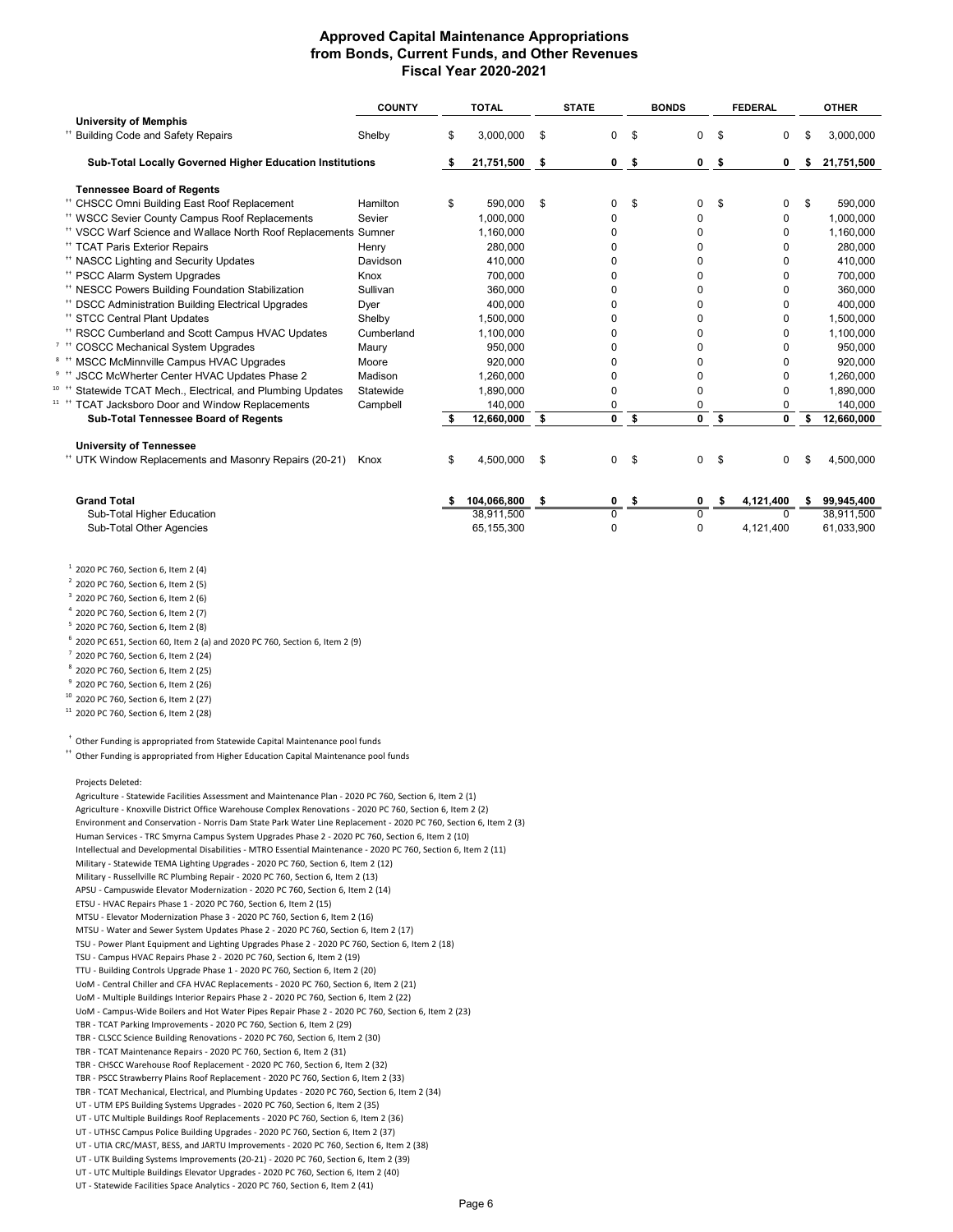# **Projects Funded from Dedicated Revenues Fiscal Year 2020-2021**

|                                                          | <b>COUNTY</b> | <b>TOTAL</b>  |    | <b>STATE</b>   |     | <b>BONDS</b> |  | <b>FEDERAL</b> |    | <b>OTHER</b> |
|----------------------------------------------------------|---------------|---------------|----|----------------|-----|--------------|--|----------------|----|--------------|
| <b>Tennessee Wildlife Resources Agency</b>               |               |               |    |                |     |              |  |                |    |              |
| Nashville Central Office Site Upgrades                   | Davidson      | \$<br>805.000 | \$ | $\overline{0}$ | \$. | 0            |  | 579.600        | \$ | 225,400      |
| Region 4 J. Sevier Hunter Education Center New Restrooms | Knox          | 370.000       |    |                |     | 0            |  | 277.500        |    | 92.500       |
| <b>Total Tennessee Wildlife Resources Agency</b>         |               | 1.175.000     |    | 0              |     | 0            |  | 857.100        |    | 317,900      |
|                                                          |               |               |    |                |     |              |  |                |    |              |
| <b>Total Dedicated Funds</b>                             |               | 1.175.000     |    | n.             |     | 0            |  | 857.100        |    | 317.900      |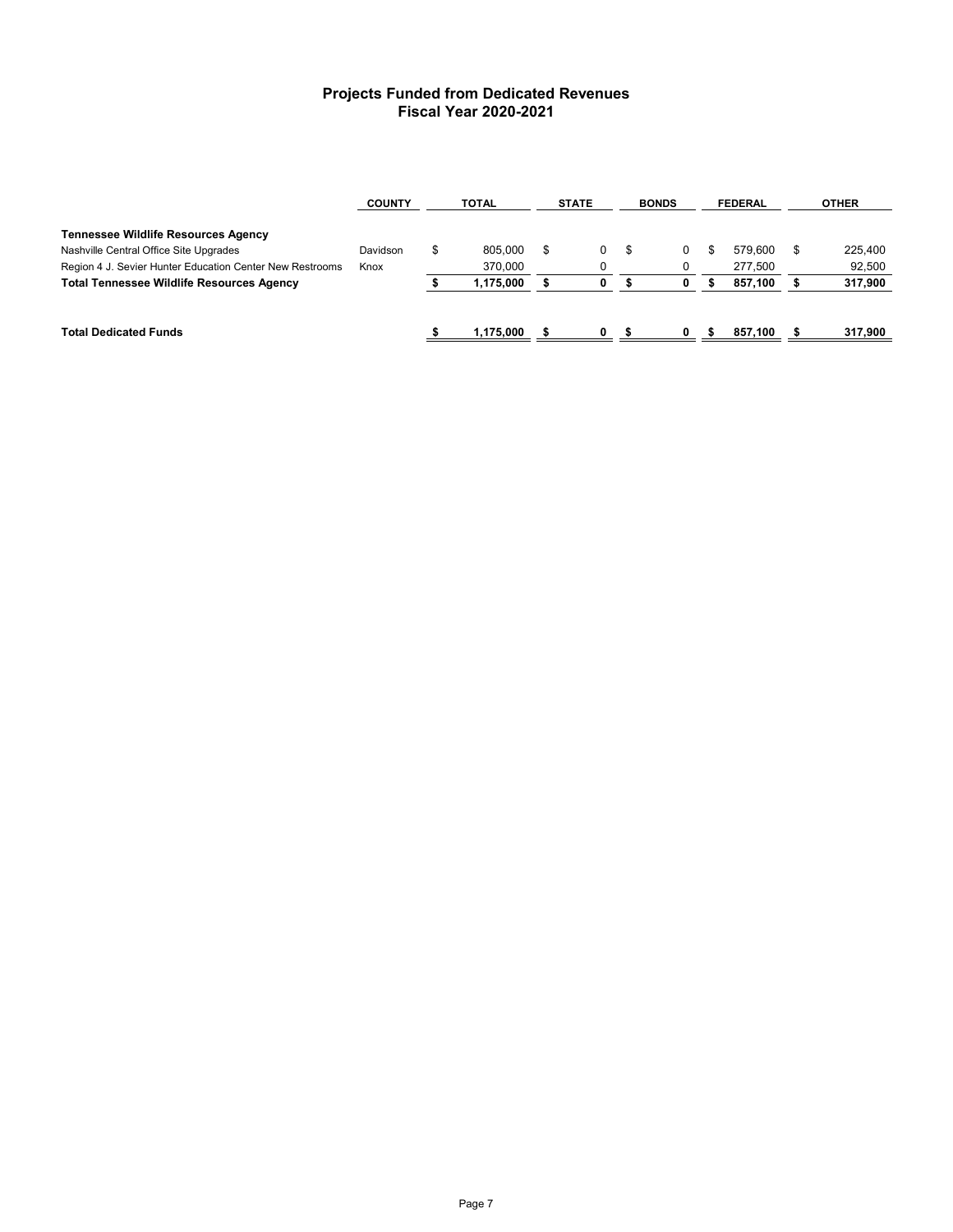# **Approved Capital Projects from School Bonds and Other Sources Fiscal Year 2020-2021**

**INSTITUTIONAL/**

The capital projects listed in this section are presented for information purposes only. This is not a request for state tax funds. It is the intent of the listed institutions to initiate these projects within the next two years. All projects listed herein are subject to the approval of the State Building Commission and may have to obtain additional approval by the Tennessee State School Bond Authority (TSSBA) or the State Funding Board, depending upon their funding source. All projects have previously been endorsed by their respective system governing board and the Tennessee Higher Education Commission.

|                                                                             | <b>TOTAL</b>      | <b>TSSBA</b>     | INSIIIUIIUNAL<br><b>AUXILIARY</b> | <b>OTHER</b>     |
|-----------------------------------------------------------------------------|-------------------|------------------|-----------------------------------|------------------|
| <b>Locally Governed Institutions</b>                                        |                   |                  |                                   |                  |
| <b>Austin Peay State University</b>                                         |                   |                  |                                   |                  |
| <b>Blount Hall HVAC Replacement</b>                                         | \$<br>785,000     | \$<br>0          | \$<br>785,000                     | \$<br>0          |
| <b>Browning Plaza Exterior Improvements</b>                                 | 1,200,000         | 0                | 1,200,000                         |                  |
| <b>Welcome Center Renovation</b>                                            | 550,000           | 0                | 550,000                           | 0                |
| C.E. Harvill Food Venue Renovation                                          | 3,800,000         | 0                | 0                                 | 3,800,000        |
| Fourth and College Building Renovation                                      | 985,000           | 0                | 985,000                           | 0                |
| <b>Total Austin Peay State University</b>                                   | \$<br>7,320,000   | \$<br>0          | \$<br>3,520,000                   | \$<br>3,800,000  |
| <b>East Tennessee State University</b>                                      |                   |                  |                                   |                  |
| <b>Brooks Gym Renovation</b>                                                | \$<br>1,000,000   | \$<br>0          | \$<br>1,000,000                   | \$<br>0          |
| COM Building 2 Renovation                                                   | 3,000,000         | 0                | 3,000,000                         | 0                |
| <b>Housing Renovation</b>                                                   | 30,800,000        | 29,800,000       | 1,000,000                         | 0                |
| Brown Hall Teaching Lab Upgrades                                            | 2,200,000         | 0                | 2,200,000                         |                  |
| New Clinical Education Building                                             | 30,100,000        | 0                | 0                                 | 30,100,000       |
| <b>Nicks Hall Nursing Renovation</b>                                        | 1,000,000         | 0                | 1,000,000                         | 0                |
| Shelbridge Renovation and Addition                                          | 1,500,000         | 0                | 0                                 | 1,500,000        |
| <b>Bud Frank Theatre Renovation</b>                                         | 520,000           | 0                | 520,000                           |                  |
| Baseball Team Area and Hitting Facility Addition                            | 3,000,000         | 0                | 0                                 | 3,000,000        |
| Warf-Pickel and Memorial Center Renovations                                 | 525,000           | 0                | 525,000                           | 0                |
| <b>Total East Tennessee State University</b>                                | \$<br>73,645,000  | \$<br>29,800,000 | \$<br>9,245,000                   | \$<br>34,600,000 |
| <b>Middle Tennessee State University</b>                                    |                   |                  |                                   |                  |
| Campus Quadrangle Site Improvements                                         | \$<br>1,700,000   | \$<br>0          | \$<br>1,700,000                   | \$<br>0          |
| <b>Floyd Stadium Stairs Repairs</b>                                         | 1,300,000         | 0                | 1,300,000                         | 0                |
| <b>Food Service Improvements</b>                                            | 6,200,000         | 0                | 0                                 | 6,200,000        |
| Smith Baseball Clubhouse Renovations                                        | 1,000,000         | 0                | 0                                 | 1,000,000        |
| Tennis Facility Improvements                                                | 5,000,000         | 0                | 1,500,000                         | 3,500,000        |
| New Flight School Academic Building                                         | 5,000,000         | 5,000,000        | 0                                 | 0                |
| <b>Total Middle Tennessee State University</b>                              | \$<br>20,200,000  | \$<br>5,000,000  | \$<br>4,500,000                   | \$<br>10,700,000 |
|                                                                             |                   |                  |                                   |                  |
| <b>Tennessee Technological University</b><br>Quillen Field Lighting Upgrade | \$<br>870,000     | \$<br>0          | \$<br>870,000                     | \$<br>0          |
|                                                                             |                   |                  |                                   |                  |
| <b>University of Memphis</b>                                                |                   |                  |                                   |                  |
| <b>Athletic Facility Improvements</b>                                       | \$<br>5,000,000   | \$<br>0          | \$<br>5,000,000                   | \$<br>0          |
| Athletic Media Improvements                                                 | 4,000,000         | 0                | 4,000,000                         | 0                |
| Middle School Renovation                                                    | 5,000,000         | 0                | 5,000,000                         | 0                |
| Millington Utility Service Connection                                       | 500,000           | 0                | 500,000                           | 0                |
| Mixed Use Facility Park Campus                                              | 30,000,000        | 0                | 30,000,000                        | 0                |
| Mynders Hall Renovation - Planning                                          | 650,000           | $\Omega$         | 650,000                           | 0                |
| Parking Garage West Campus                                                  | 12,000,000        | 0                | 12,000,000                        | 0                |
| <b>Residence Hall Repairs</b>                                               | 2,000,000         | 0                | 2,000,000                         | 0                |
| Wilson Hospitality Improvements                                             | 200,000           | 0                | 200,000                           | 0                |
| Natatorium Facility Improvements                                            | 3,500,000         | 0                | 3,500,000                         | 0                |
| Field House Gym HVAC                                                        | 300,000           | 0                | 300,000                           | 0                |
| Research Park Phase 2                                                       | 1,800,000         | 0                | 1,800,000                         | 0                |
| Park Avenue Practice Field Artificial Turf Replacement                      | 800,000           | 0                | 800,000                           | 0                |
| Administration Building Auditorium Renovation                               | 7,000,000         | 0                | 7,000,000                         | 0                |
| South Hall Renovation                                                       | 6,100,000         | 0                | 6,100,000                         | 0                |
| Jones Hall and UMRF Ventures Roof Replacements                              | 1,250,000         | 0                | 1,250,000                         | $\Omega$         |
| Academic Support Facility Renovation                                        | 1,000,000         | 0                | 1,000,000                         | 0                |
| Business and Economics Building Renovation                                  | 20,000,000        | 0                | 0                                 | 20,000,000       |
| <b>Total University of Memphis</b>                                          | \$<br>101,100,000 | \$<br>0          | \$<br>81,100,000                  | \$<br>20,000,000 |
| <b>Total Locally Governed Institutions</b>                                  | \$<br>203,135,000 | \$<br>34,800,000 | \$<br>99,235,000                  | \$<br>69,100,000 |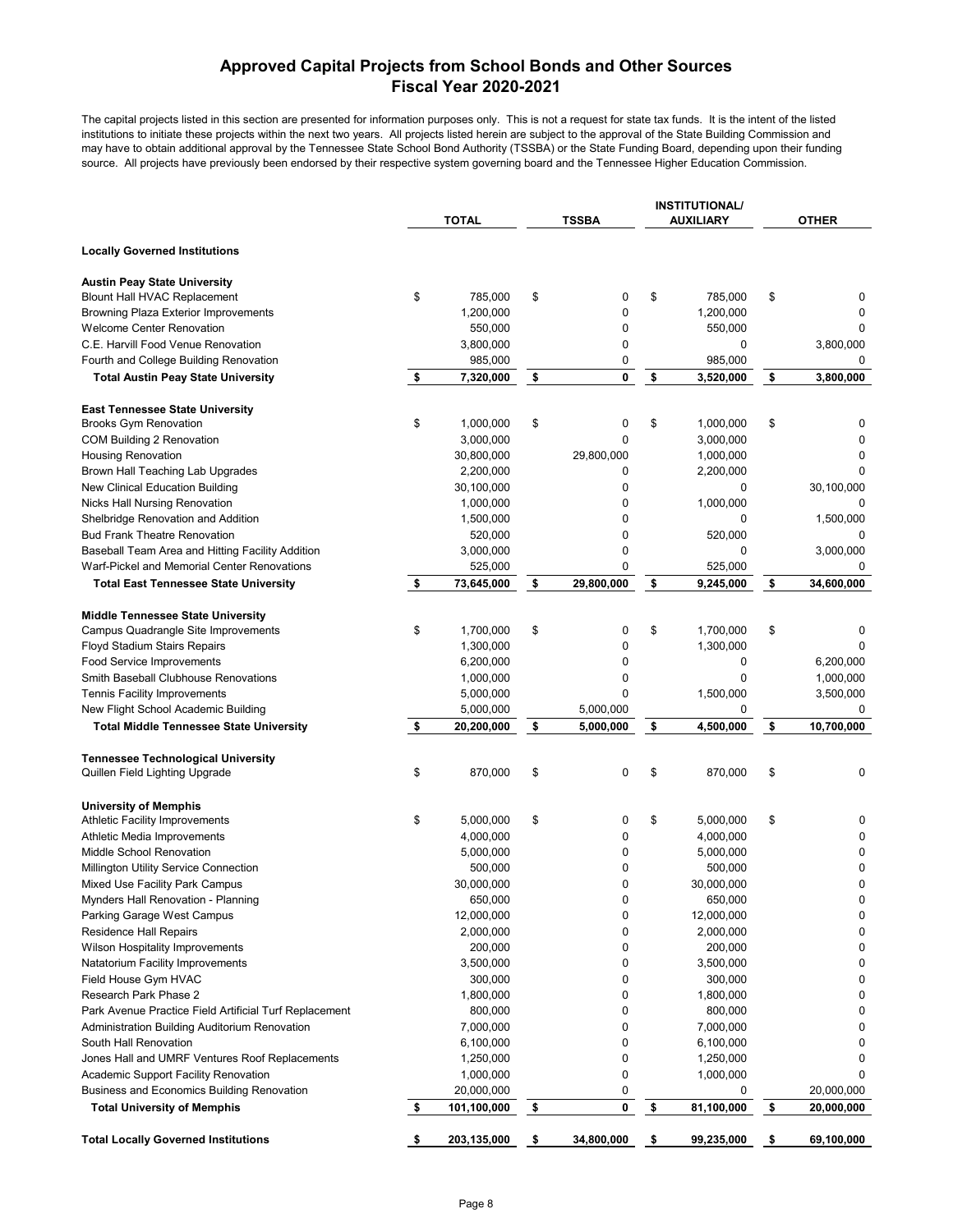# **Approved Capital Projects from School Bonds and Other Sources Fiscal Year 2020-2021**

|                                                                                |                   |                   | <b>INSTITUTIONAL/</b> |                  |  |  |
|--------------------------------------------------------------------------------|-------------------|-------------------|-----------------------|------------------|--|--|
|                                                                                | <b>TOTAL</b>      | <b>TSSBA</b>      | <b>AUXILIARY</b>      | <b>OTHER</b>     |  |  |
|                                                                                |                   |                   |                       |                  |  |  |
| <b>Tennessee Board of Regents</b>                                              |                   |                   |                       |                  |  |  |
| <b>Northeast State Community College</b><br><b>Student Services Addition</b>   | \$<br>480,000     | \$<br>0           | \$<br>480,000         | \$<br>0          |  |  |
| <b>Pellissippi State Community College</b><br>Strawberry Plains ERC Renovation | \$<br>1,250,000   | \$<br>0           | \$<br>450,000         | \$<br>800,000    |  |  |
| <b>Southwest Tennessee Community College</b><br><b>Gill Center Renovations</b> | \$<br>3,400,000   | \$<br>0           | \$<br>3,400,000       | \$<br>0          |  |  |
| <b>Volunteer State Community College</b><br>Parking Lot Repairs                | \$<br>400,000     | \$<br>0           | \$<br>400,000         | \$<br>0          |  |  |
| Wood Building Dining and Kitchen Remodel                                       | 1,500,000         | 0                 | 1,500,000             | 0                |  |  |
| <b>Total Volunteer State Community College</b>                                 | \$<br>1,900,000   | \$<br>0           | \$<br>1,900,000       | \$<br>0          |  |  |
| <b>Total Tennessee Board of Regents</b>                                        | \$<br>7,030,000   | \$<br>0           | \$<br>6,230,000       | \$<br>800,000    |  |  |
| <b>University of Tennessee System</b>                                          |                   |                   |                       |                  |  |  |
| University of Tennessee Chattanooga                                            |                   |                   |                       |                  |  |  |
| <b>Fletcher Hall Addition</b>                                                  | \$<br>21,700,000  | \$<br>0           | \$<br>16,700,000      | \$<br>5,000,000  |  |  |
| <b>I-AMAC Building Construction</b>                                            | 925,000           | $\Omega$          | 925,000               | 0                |  |  |
| New Parking Garage                                                             | 18,000,000        | 16,000,000        | 2,000,000             | $\mathbf 0$      |  |  |
| New Residence Hall                                                             | 53,030,000        | 50,030,000        | 3,000,000             | 0                |  |  |
| <b>Pfeiffer Hall Renovations</b>                                               | 6,670,000         | 5,670,000         | 1,000,000             | 0                |  |  |
| University Center Renovations and Addition                                     | 33,000,000        | 27,200,000        | 5,700,000             | 100,000          |  |  |
| <b>Total University of Tennessee Chattanooga</b>                               | \$<br>133,325,000 | \$<br>98,900,000  | \$<br>29,325,000      | \$<br>5,100,000  |  |  |
| <b>University of Tennessee Knoxville</b>                                       |                   |                   |                       |                  |  |  |
| Library Storage Building                                                       | \$<br>10,000,000  | \$<br>0           | \$<br>10,000,000      | \$<br>0          |  |  |
| POD Market Expansion and Brand Refresh                                         | 750,000           | 0                 | 750,000               | 0                |  |  |
| Regional Stormwater Storage Facility Construction                              | 1,000,000         | 0                 | 1,000,000             | $\mathbf 0$      |  |  |
| West Volunteer Streetscape Improvements                                        | 13,000,000        | 0                 | 13,000,000            | 0                |  |  |
| Laurel Hall Lintel Replacement and Exterior Repairs                            | 1,570,000         | 0                 | 1,570,000             | 0                |  |  |
| <b>Total University of Tennessee Knoxville</b>                                 | \$<br>26,320,000  | \$<br>0           | \$<br>26,320,000      | \$<br>0          |  |  |
| UT Health Science Center                                                       |                   |                   |                       |                  |  |  |
| Security Upgrades - Garages and Day Care Facility                              | \$<br>3,000,000   | \$<br>0           | \$<br>3,000,000       | \$<br>0          |  |  |
| Memphis Bioworks Acquisition                                                   | 14,450,000        | 14,450,000        | 0                     | 0                |  |  |
| <b>Total UT Health Science Center</b>                                          | \$<br>17,450,000  | \$<br>14,450,000  | \$<br>3,000,000       | \$<br>0          |  |  |
| <b>Total University of Tennessee System</b>                                    | \$<br>177,095,000 | \$<br>113,350,000 | \$<br>58,645,000      | \$<br>5,100,000  |  |  |
| <b>Grand Total</b>                                                             | \$<br>387,260,000 | \$<br>148,150,000 | \$<br>164,110,000     | \$<br>75,000,000 |  |  |
|                                                                                |                   |                   |                       |                  |  |  |

Projects Deleted: ETSU - Brown Hall Chemistry Lab Upgrades

UTC - University Center Improvements - Chattanooga Rooms